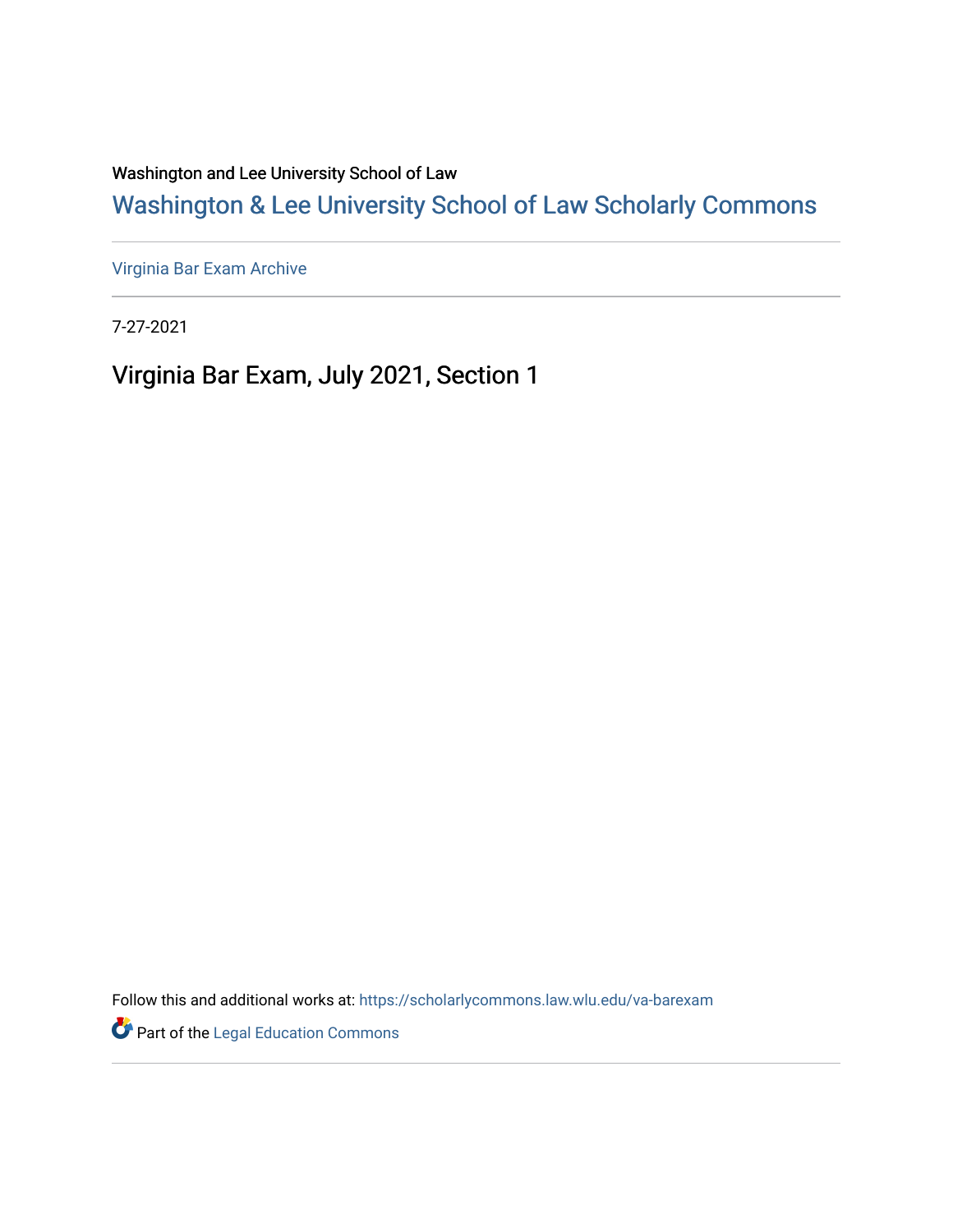## VIRGINIA BOARD OF BAR EXAMINERS Richmond, Virginia – July 27, 2021

# *WHITE BOOKLET* - *Write your answer to Question 1 in the WHITE Answer Booklet 1*

**1.** Charlie wrote and delivered a check for \$500 payable to Billy for a custom paint job on Charlie's Harley Davidson motorcycle. Although Charlie liked the way the paint job looked under the lights in Billy's shop, Charlie changed his mind the next day when he decided he had chosen the wrong color. Without telling Billy, Charlie directed his bank (Bank) to stop payment on the \$500 check.

Billy, who had been working long hours, did not have time to shop for a graduation gift for his daughter, Susan. He endorsed Charlie's \$500 check and gave it to Susan as a gift. Neither Billy nor Susan was aware of the stop payment order. When Susan attempted to cash the check, Bank refused to cash it because of the stop payment order.

Susan then presented the check to Charlie and demanded payment. Charlie declined and made some unflattering remarks about Susan's father.

About a week later, Billy wrote and delivered a check for \$100 as a birthday gift payable to his nephew, Willy. The next day Billy became annoyed with Willy because Willy had scraped the new paint job on the side of Billy's 1967 Pontiac GTO automobile. Billy, thinking he had learned something from Charlie, stopped payment on the check.

Not knowing about the stop payment order, Willy cashed the \$100 check at Mary's Ready Cash and received \$85, the other \$15 being Mary's customary handling charge.

When Mary presented the check to Bank for payment, she learned of the stop payment order for the first time. Mary then took the check to VA Collectors, Inc. (Collectors), a Virginia debt collection agency, told Collectors about the stop payment order, and sold the check to Collectors for \$35. Collectors then presented the check to Billy and demanded \$100. Billy refused to pay, citing his stop payment order as his reason.

Susan wants to enforce the \$500 check against Charlie, and Collectors wants to enforce the \$100 check against Billy.

- **(a) Is Susan likely to succeed in enforcing the \$500 check against Charlie? Explain fully.**
- **(b) Is Collectors likely to succeed in enforcing the \$100 check against Billy? Explain fully.**

\* \* \* \* \*

## **BLUE BOOKLET** - Write your answer to Question 2 in the BLUE Answer Booklet 2

**2.** On April 1, 2018, Joe was working at the cash register in a convenience store in Hampton, Virginia, when Butch and Teeny approached the counter with some candy bars and chips in their hands as if to make a purchase. Butch was 25 years old and Teeny, his cousin, was only 16.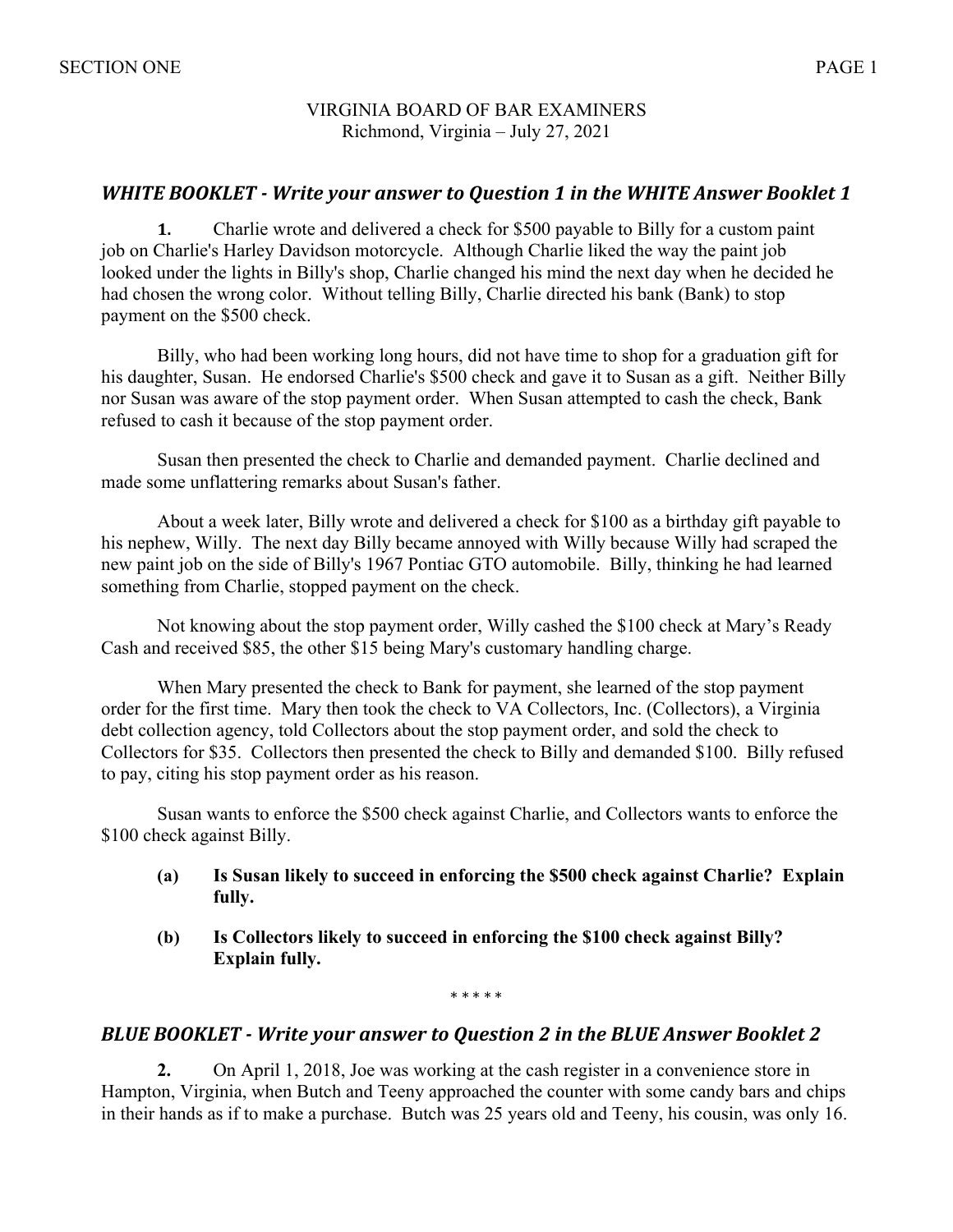Butch put the merchandise on the counter, then suddenly pointed a pistol at Joe and demanded the money in the cash register. Teeny held out his backpack and told Joe to deposit the money there.

Just as Joe reached over to put the money in the backpack, Vincent walked into the store and realized that a robbery was in progress. Vincent attempted to call for help on his cell phone, but this attracted Butch's attention. Butch then turned to face Vincent. Intending to shoot and disable Vincent's cell phone, Butch fired his pistol, but instead of hitting the cell phone, one of the bullets hit Vincent in his chest killing him.

While all of this was happening, Dave was in the back corner of the store using the ATM and witnessed the entire incident. During the police investigation, when Dave was questioned about the shooting and robbery attempt, an old probation charge against Dave was discovered and Dave was arrested. The Commonwealth's Attorney later agreed to dismiss that charge if Dave would testify against Butch and Teeny.

Two days after the incident, Butch and Teeny were arrested at 11:00 a.m. and taken to the police station. They were placed in separate interrogation rooms, and both were advised of their rights as required by *Miranda v. Arizona*. Butch initially waived his right to counsel and agreed to be questioned, but shortly after the questioning began, Butch realized the trouble he was in and told the officers, "I don't want to talk anymore." The officers continued to question him, and hours later at 3:00 a.m., Butch gave a full confession to the crimes.

Meanwhile, in the other room, Teeny also waived his right to counsel and agreed to be questioned. The police attempted to contact Teeny's parents, but they were out of town and could not be reached. After seven hours of continuous questioning and seeing a video of himself in the convenience store which was taken by the store cameras, Teeny relented and admitted being at the convenience store and participating in the robbery attempt with Butch.

Thereafter, Butch and Teeny were both charged with the felonies of murder and attempted robbery, and counsel was appointed for them. Both Butch and Teeny waived their right to be tried by a jury; however, the Commonwealth's Attorney refused to agree and demanded a jury. He also advised counsel for Teeny that he would seek to try Teeny as an adult. The court set trial dates for Butch and Teeny and ordered a jury trial for each. The following four pre-trial motions were filed:

- 1. Teeny's attorney filed a motion to vacate the order granting a jury trial because Teeny had waived his right to a jury.
- 2. Teeny's attorney also filed a motion to dismiss the indictment against Teeny for lack of jurisdiction.
- 3. Butch's attorney filed a motion to quash Butch's confession on the ground that it had been procured in violation of his rights as announced in *Miranda v. Arizona*.
- 4. The Commonwealth's Attorney filed a motion *in limine* seeking to preclude the attorneys for Butch and Teeny from cross-examining Dave about his plea agreement on the ground that it was irrelevant to any issue in the cases against the two defendants.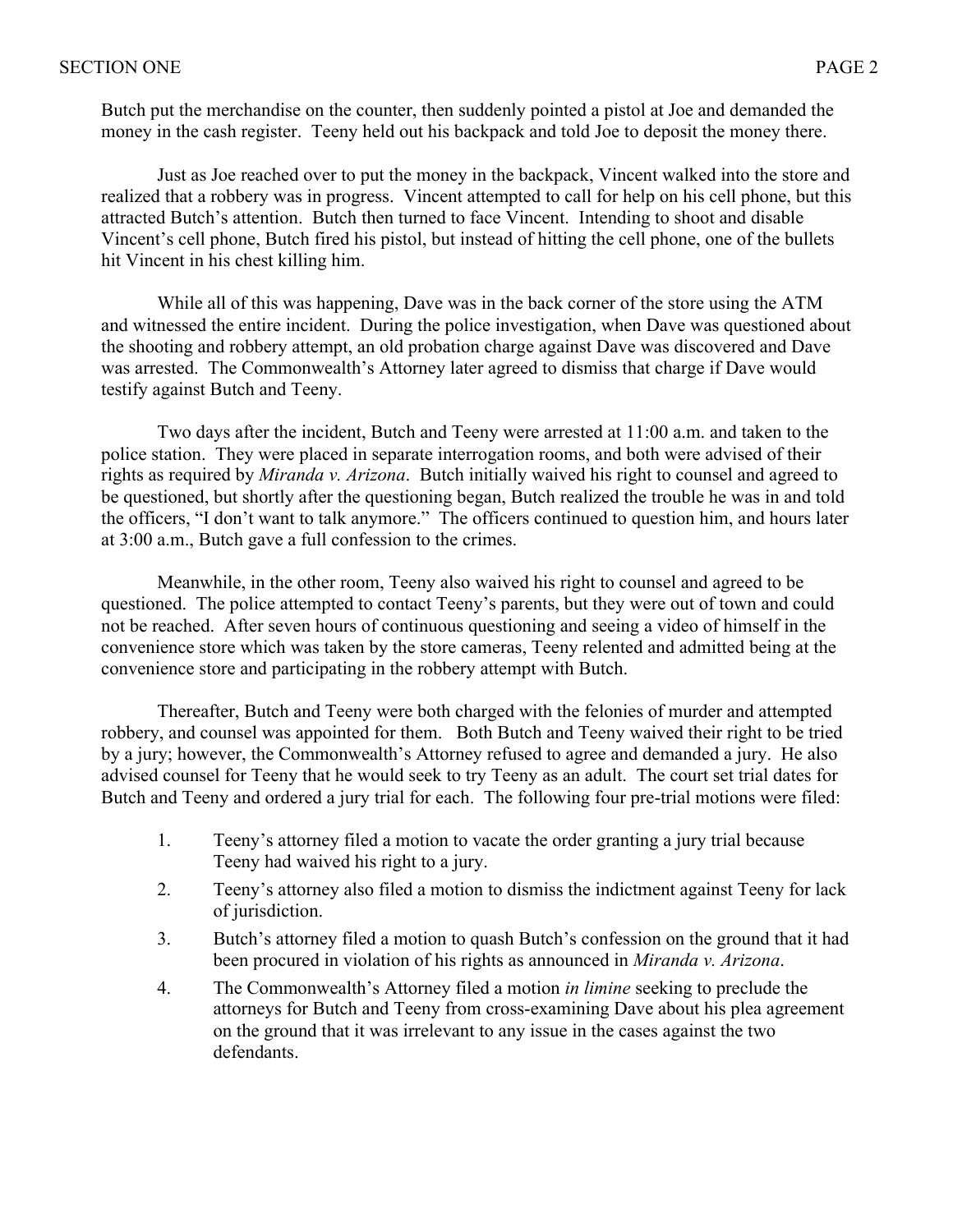- **(a) How should the court rule on each of the four motions? Explain fully.**
- **(b) Under what theory or theories might the Commonwealth reasonably support the charge of murder against Teeny? Explain fully.**

**\* \* \* \* \***

### *YELLOW BOOKLET* - *Write your answer to Question 3 in the YELLOW Answer Booklet 3*

**3.** After fifteen years of marriage, Alex and Beth, both 40 years old, separated. Beth filed a petition in the Juvenile and Domestic Relations Court for the City of Salem, Virginia, seeking (1) primary custody of their only child, Phil, and (2) child support. At trial, the following was admitted into evidence:

- Phil is 11 years old and has a close relationship with both parents. He is an excellent student and has attended school with his neighborhood friends his entire life. He has lived in the same house since birth, his grandparents live nearby, and he has regularly attended Sunday school at the local Community Church.
- Phil excels on his school's baseball and track teams and has a good relationship with his coaches. Additionally, Phil and Alex enjoy hiking and hike together almost every weekend.
- Witnesses testified that Alex and Beth appeared to maintain a stable home, a wellkept house and a loving relationship with Phil.
- Alex suffered from alcoholism several years ago, but with treatment, he has been sober for four years.
- Beth worked for the past ten years as the office manager for a medical practice. For fifteen years, Alex was a manager at a grocery store. Both of their incomes are required to maintain the moderate standards to which they had become accustomed.
- For the past few years, both Alex and Beth engaged in extramarital affairs, which they managed to keep from each other. Beth was involved with the managing doctor at her office. Alex was involved with Maria, who lives in Roanoke. Alex met Maria several years ago through his Alcoholics Anonymous group. Beth learned of Alex's affair with Maria when she accidently saw a "steamy" text message from Maria on Alex's cell phone. Overcome with guilt, Beth confronted Alex and disclosed her own infidelity, hopeful that they could save their marriage.
- Even after admitting to the affair with Maria, Alex could not forgive Beth. He immediately moved out of the house and began living with Maria. He also confronted Beth's lover, who, fearing damage for his own career, fired Beth on the pretext of poor job performance.
- On the way home from work, distraught from her firing, Beth was involved in a single vehicle accident and suffered serious injuries that have left her temporarily disabled. Her physician testified that although she can perform most household duties, she does not expect Beth to be able to return to full-time employment for at least a year. Beth continues to live in the family home.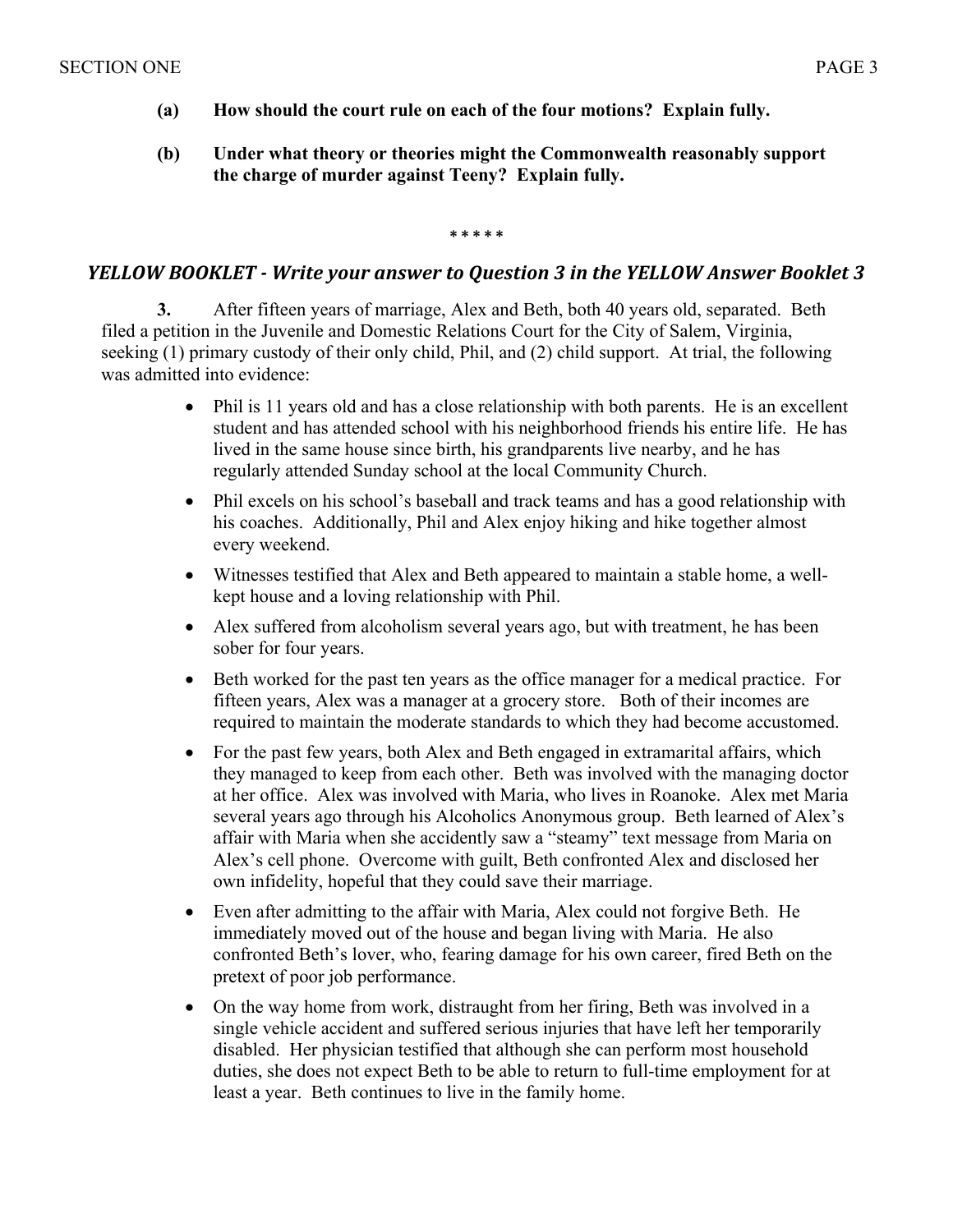• While Beth recovered, Phil moved in with Alex and Maria and had to transfer to a different school. He testified that although he misses his mom and neighborhood friends, he "is OK" living with Alex and Maria. Alex and Maria want Phil to live with them. Beth wants Phil to live with her and believes it would be harmful for Phil to live in an "unmarried" household. Maria has been divorced twice before and does not want to marry again.

The judge said that she would rule on the issue of custody immediately and would rule on the child support issue on a later date.

On the issue of custody of Phil, the judge referred counsel to Va. Code §20-124.3, which delineates ten factors the court "shall consider" in determining Phil's best interests. Because the court will balance the factors, the judge directed counsel to file briefs applying the facts admitted into evidence to the following four of the ten factors:

- 1. The age and physical and mental condition of the child, giving due consideration to the child's changing developmental needs;
- 2. The age and physical and mental condition of each parent;
- 3. The relationship existing between each parent and each child, giving due consideration to the positive involvement with the child's life, the ability to accurately assess and meet the emotional, intellectual, and physical needs of the child;
- 4. The reasonable preference of the child, if the court deems the child to be of reasonable intelligence, understanding, age, and experience to express such a preference.

Although he feels that he has strong arguments for obtaining custody of Phil, Alex is very concerned because he has heard that Virginia recognizes a presumption in favor of the mother in awarding custody of a child.

- **(a) Is Alex correct in his belief that Virginia recognizes a presumption in favor of the mother in awarding custody? Explain fully.**
- **(b) Applying the facts to the statutory factors listed above, what arguments should Beth make in support of her petition for primary physical custody of Phil? Explain fully.**
- **(c) Applying the facts to the statutory factors listed above, what arguments should Alex make in support of his desire to maintain primary physical custody of Phil? Explain fully.**

**\* \* \* \* \***

# GRAY BOOKLET - Write your answer to Question 4 in the GRAY Answer Booklet 4

**4.** One Foundation, Inc. is a non-stock corporation validly organized under the laws of Virginia. The primary purpose of One Foundation as stated in the Articles of Incorporation is to perform good charitable deeds and generally promote fellowship and empowerment for the welfare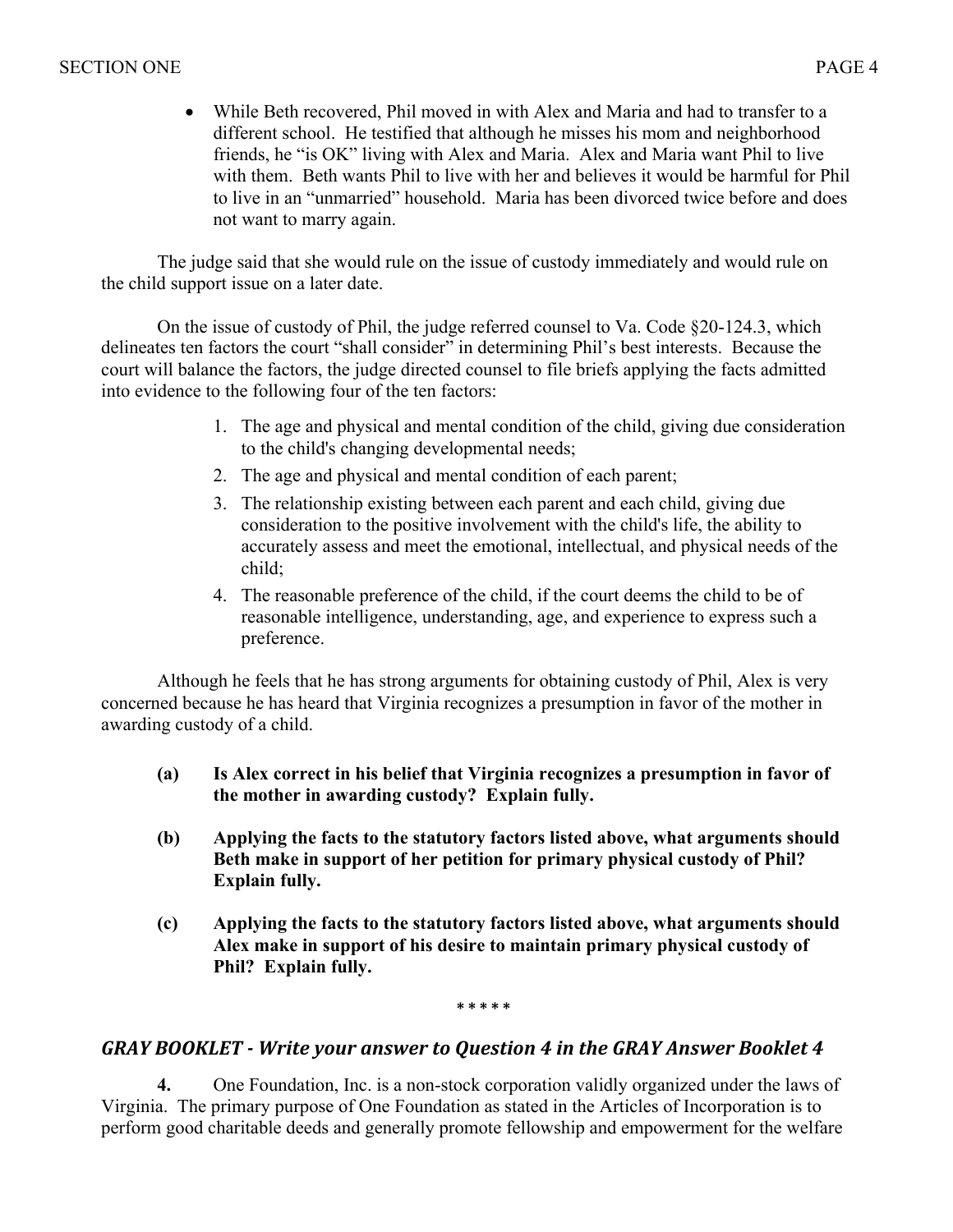of the residents of Wakanda, Virginia. Every resident of Wakanda is entitled to become a voting member of One Foundation upon payment of such dues as may be determined by the Board of Directors. In its twenty-year existence, One Foundation has completed various economic and community development projects and education-related initiatives.

One Foundation was named as a beneficiary under the Will of a wealthy man named David Drucker, who left his home and several acres of valuable land to One Foundation. With the exception of a small sum in the bank account, this property was the only asset of One Foundation. At a duly called meeting at which all ten of the members of the One Foundation Board of Directors were initially present, the Board considered a motion to list the property for sale with Ricky Realtor, a real estate broker who also served on the Board of Directors. Ricky agreed to reduce his usual commission on the sale from 7% to 5%. The directors were aware that while some Board members wanted to sell the property, many members of One Foundation wanted the organization to keep the property and develop it as a community center for Wakanda residents. A local real estate appraiser recently advised the Board of Directors that commercial property values, including the Drucker property, would likely have a higher value after the planned construction of a nearby road project.

During heavy debate at the beginning of the meeting, Lewis, a member of the Board of Directors, pleaded with the Board to move forward with the sale and to direct Ricky to market the property as "prime for a neighborhood shopping center." The vote on the motion was finally taken at the close of the long meeting and after five of the directors had left. The vote was three (3) in favor and two (2) against the listing and sale. Both Ricky and Lewis voted in favor of the sale. The Bylaws of One Foundation provide that six directors constitute a quorum. At the time of the vote, except for Lewis, the Board members did not know that Lewis' wife owns the property next to the Drucker property and that Lewis had informed Ricky that he and his wife wanted to be the first to make an offer on the Drucker property if One Foundation decided to sell it. His wife's parcel has been on the market for a long time. A sales brochure for her parcel states that it may be too small for large commercial development, but if added to the Drucker property the combined parcels would be large enough for a shopping center.

When Gladys Watching, a resident of Wakanda and a dues-paying member of One Foundation, learned of the Board's actions and of Lewis' interest in the sale, she was immediately enraged and retained an attorney to take legal action to stop the sale. She believes it is inadvisable to sell the Drucker property now because it will increase in value significantly next year if the state approves construction of the nearby road project.

- **(a) What legal challenges to the Board's action might Gladys reasonably bring to stop the sale of the Drucker property, what defenses might the Board reasonably assert, and what is the likely outcome? Explain fully.**
- **(b) Under these facts, is a vote of the membership of One Foundation required in order to sell the Drucker property? Explain fully.**

\* \* \* \* \*